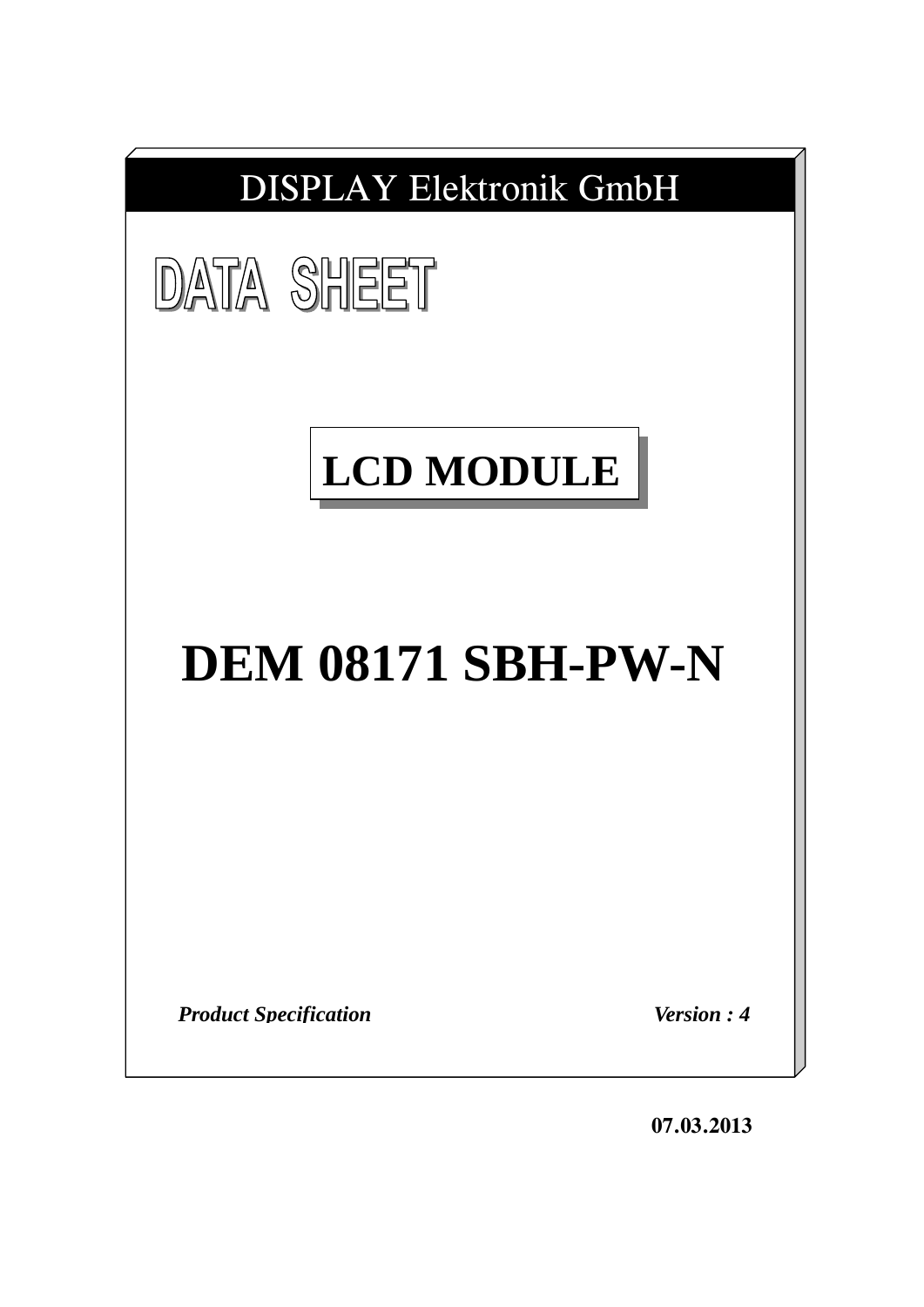# GENERAL SPECIFICATION

# MODULE NO. : DEM 08171 SBH-PW-N

CUSTOMER P/N

| <b>VERSION NO.</b> | <b>CHANGE DESCRIPTION</b> | <b>DATE</b> |
|--------------------|---------------------------|-------------|
| 0                  | <b>Original Version</b>   | 05.09.2012  |
| 1                  | <b>Add Version</b>        | 07.09.2012  |
| 2                  | Print P/N on the PCB      | 13.09.2012  |
| 3                  | <b>Change PCB</b>         | 23.02.2013  |
| $\overline{4}$     | <b>Change PCB</b>         | 07.03.2013  |
|                    |                           |             |
|                    |                           |             |
|                    |                           |             |
|                    |                           |             |
|                    |                           |             |
|                    |                           |             |
|                    |                           |             |
|                    |                           |             |

| PREPARED BY: LL |  | DATE: 07.03.2013 |
|-----------------|--|------------------|
| APPROVED BY: MH |  | DATE: 07.03.2013 |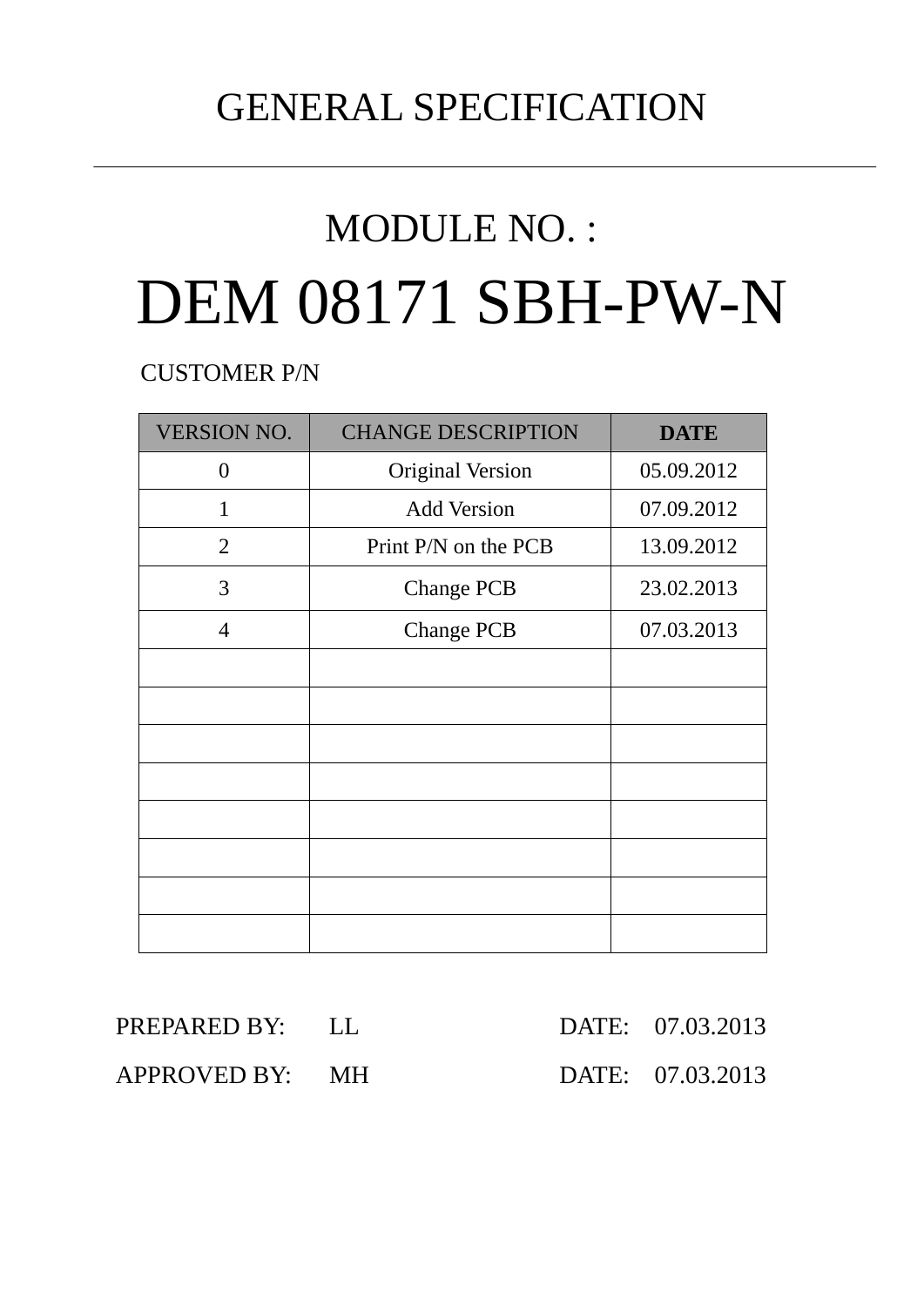# **CONTENTS**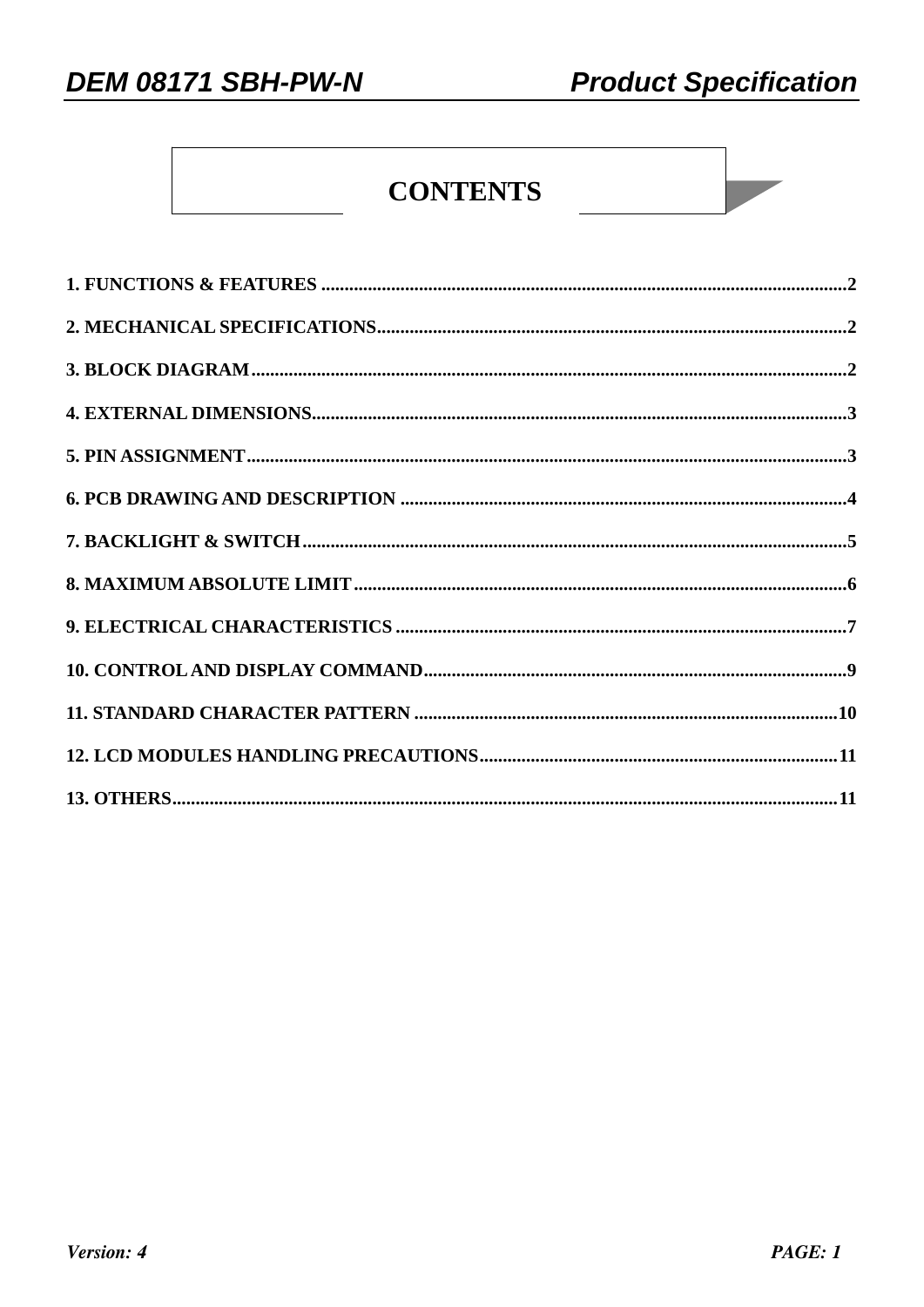## **1. FUNCTIONS & FEATURES**

| <b>MODULE NAME</b>                            | <b>LCD TYPE</b>                                  |  |
|-----------------------------------------------|--------------------------------------------------|--|
| DEM 08171 SBH-PW-N                            | <b>STN-BLUE Transmissive Negative Mode</b>       |  |
|                                               |                                                  |  |
| <b>Viewing Direction</b>                      | $: 6$ o'clock                                    |  |
| Driving Scheme                                | : $1/8$ Duty Cycle, $1/4$ Bias                   |  |
| <b>Power Supply Voltage</b>                   | $: 5.0$ Volt (typ.)                              |  |
| <b>Backlight Color</b>                        | : White Lightguide                               |  |
| V <sub>LCD</sub> Adjustable for Best Contrast | : 4.5 Volt $(V_{DD}-V_0)$                        |  |
| Display contents                              | : 8 x 1 Characters (5x8 dots, Format: 208 Kinds) |  |
| <b>Internal Memory</b>                        | : CGROM (10,080 bits)                            |  |
|                                               | : CGRAM $(64 \times 8 \text{ bits})$             |  |
|                                               | : DDRAM (80 x 8 bits for Digits)                 |  |
| Interface                                     | : Easy Interface with a 4-bit or 8-bit MPU       |  |

## **2. MECHANICAL SPECIFICATIONS**

- 
- 
- 
- 
- 
- 
- z Dot Gap : 0.07 mm
- Module Size  $: 60.00 \times 33.00 \times 12.00 \text{ mm}$
- Character Pitch : 5.20 x 7.93 mm
	- z Character Size : 4.43 x 7.93 mm
	- z Character Font : 5 x 8 dots
- $\bullet$  Dot Size : 0.83 x 0.93 mm
	- z Dot Pitch : 0.90 x 1.00 mm
- **3. BLOCK DIAGRAM**



- 
- 
- 
- 
-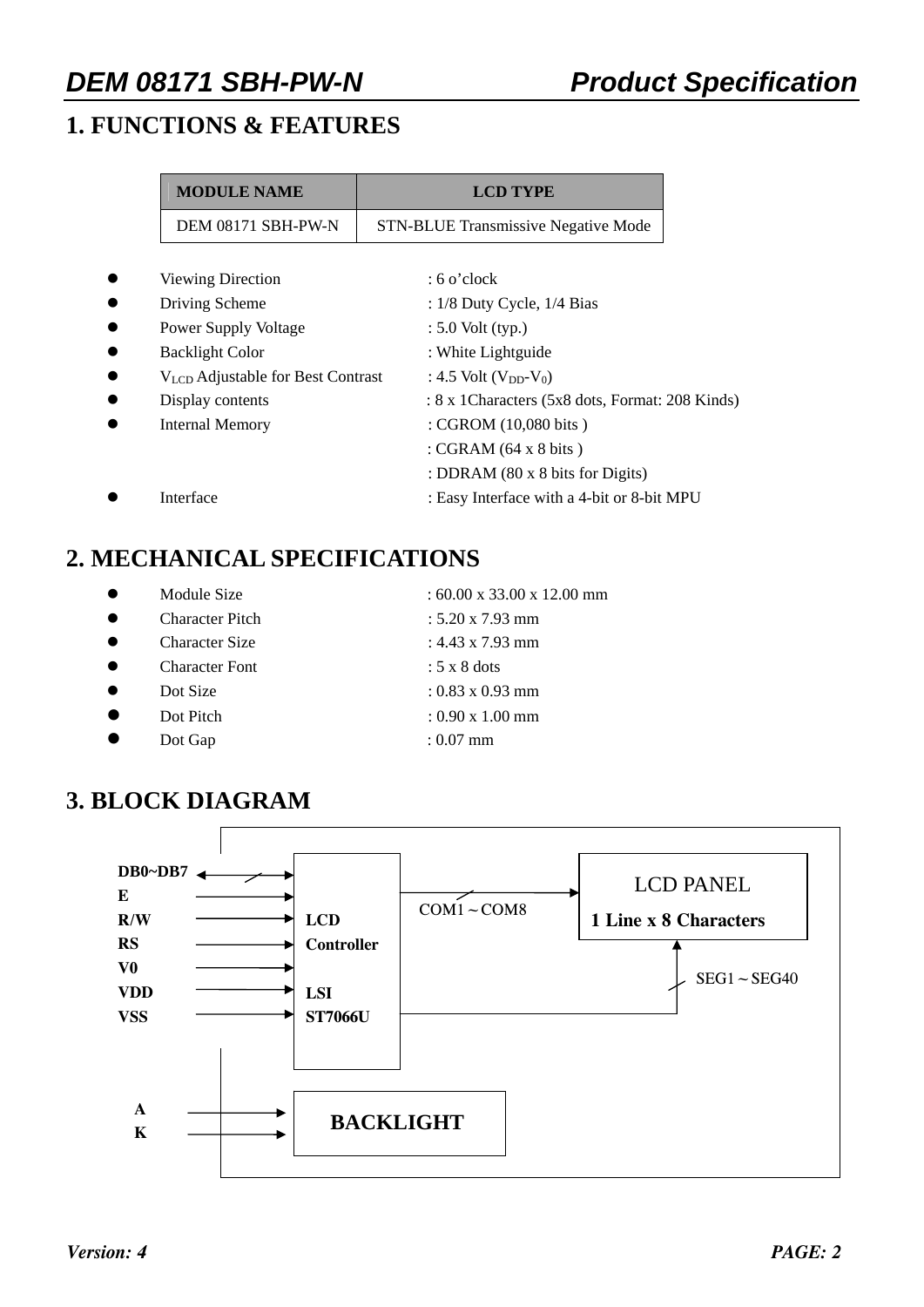## **4. EXTERNAL DIMENSIONS**



Remarks:

1. Unmarked tolerance is  $\pm 0.3$ 

2.All materials comply with RoHs

 $\Box$ ...:critical dimension.  $3.$ 

#### **5. PIN ASSIGNMENT**

| Pin No.        | Symbol                 | Function                                            |  |
|----------------|------------------------|-----------------------------------------------------|--|
|                | <b>Vss</b>             | Ground                                              |  |
| $\overline{2}$ | <b>V</b> <sub>DD</sub> | Power supply                                        |  |
| 3              | $\rm V_0$              | Power Supply for LCD                                |  |
| $\overline{4}$ | <b>RS</b>              | Select Display Data ("H") or Instructions ("L")     |  |
| 5              | R/W                    | Read or Write Select Signal                         |  |
| 6              | E                      | Read/Write Enable Signal                            |  |
| 7              | D <sub>B</sub> 0       |                                                     |  |
| 8              | DB1                    |                                                     |  |
| 9              | D <sub>B2</sub>        |                                                     |  |
| 10             | DB <sub>3</sub>        | Display Data Signal                                 |  |
| 11             | DB <sub>4</sub>        |                                                     |  |
| 12             | DB <sub>5</sub>        |                                                     |  |
| 13             | DB <sub>6</sub>        |                                                     |  |
| 14             | DB7                    |                                                     |  |
| 15             | LED(K)                 |                                                     |  |
| 16             | LED(A)                 | Place also refer to 6.1 PCB Drawing and description |  |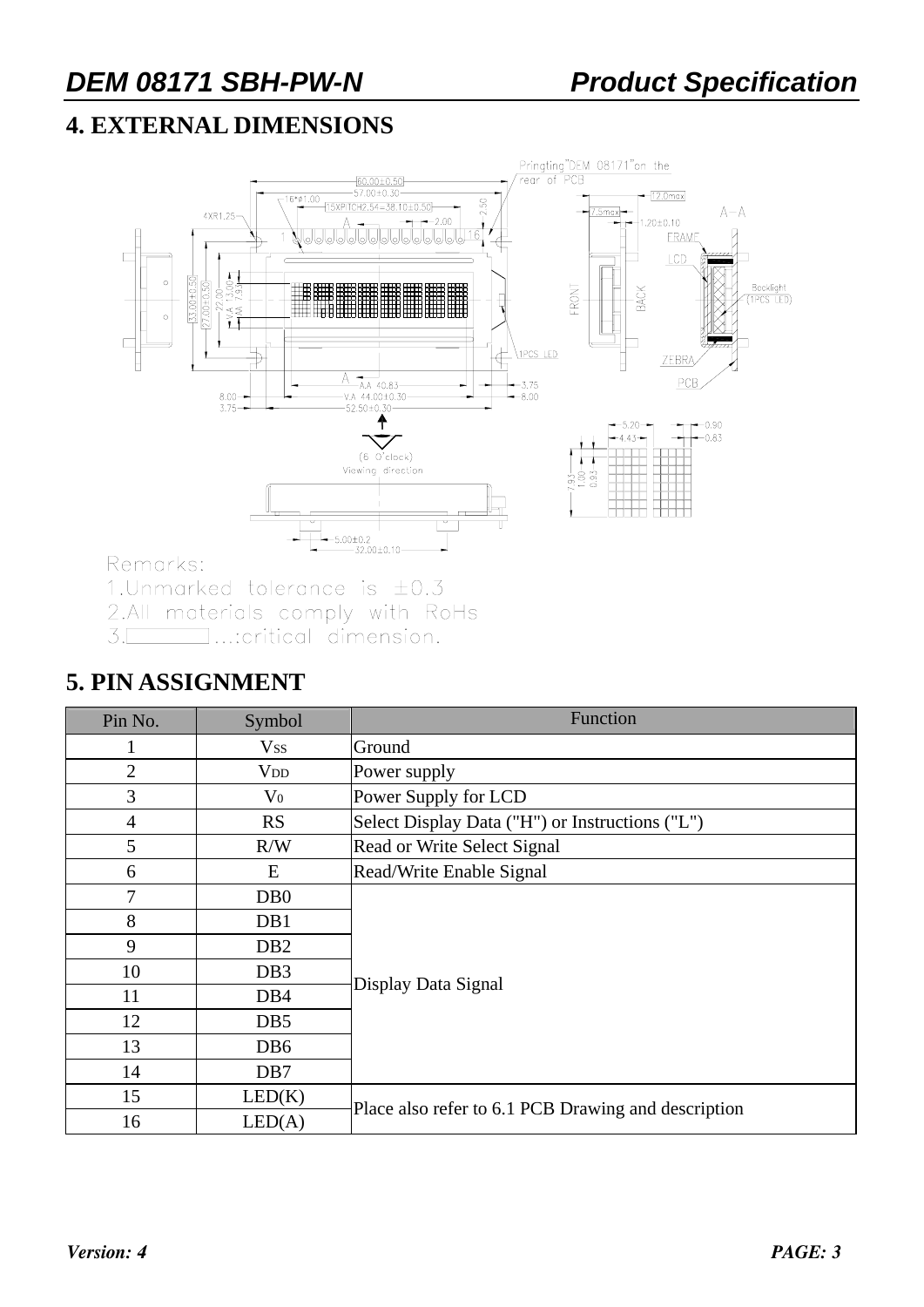#### **6. PCB DRAWING AND DESCRIPTION**

TopLayer



Note: In application Module  $R1~\sim R4=2.2k$ ,  $R5=91k$ .

#### **DESCRIPTION:**

| 6-1-1. The polarity of the pin 15 and the pin 16: |
|---------------------------------------------------|
|---------------------------------------------------|

| J3, J5      | J2, J4      | <b>LED</b> Polarity |         |  |  |
|-------------|-------------|---------------------|---------|--|--|
|             |             | 15 Pin              | 16 Pin  |  |  |
| Each open   | Each closed | Cathode             |         |  |  |
| Each closed | Each open   | Anode               | Cathode |  |  |

Note: In application module,  $J3 = J5$  = open,  $J2 = J4$  = closed ,  $J6$  = open.

#### **6-1-2. The J7 is metal-bezel GND to module GND and J1 is mounting holes GND to module GND.**

Note: In application module,  $J1 = J7 = closed$ ,

#### **6-1-3.The LED resistor should be bridged when J6 is closed**

Note: In application module, J6=open

#### **6-1-4.The R6 and the R7 are the LED resistor.**

Note: In application module,  $R6 = 330\Omega$ ,  $R7 = 330\Omega$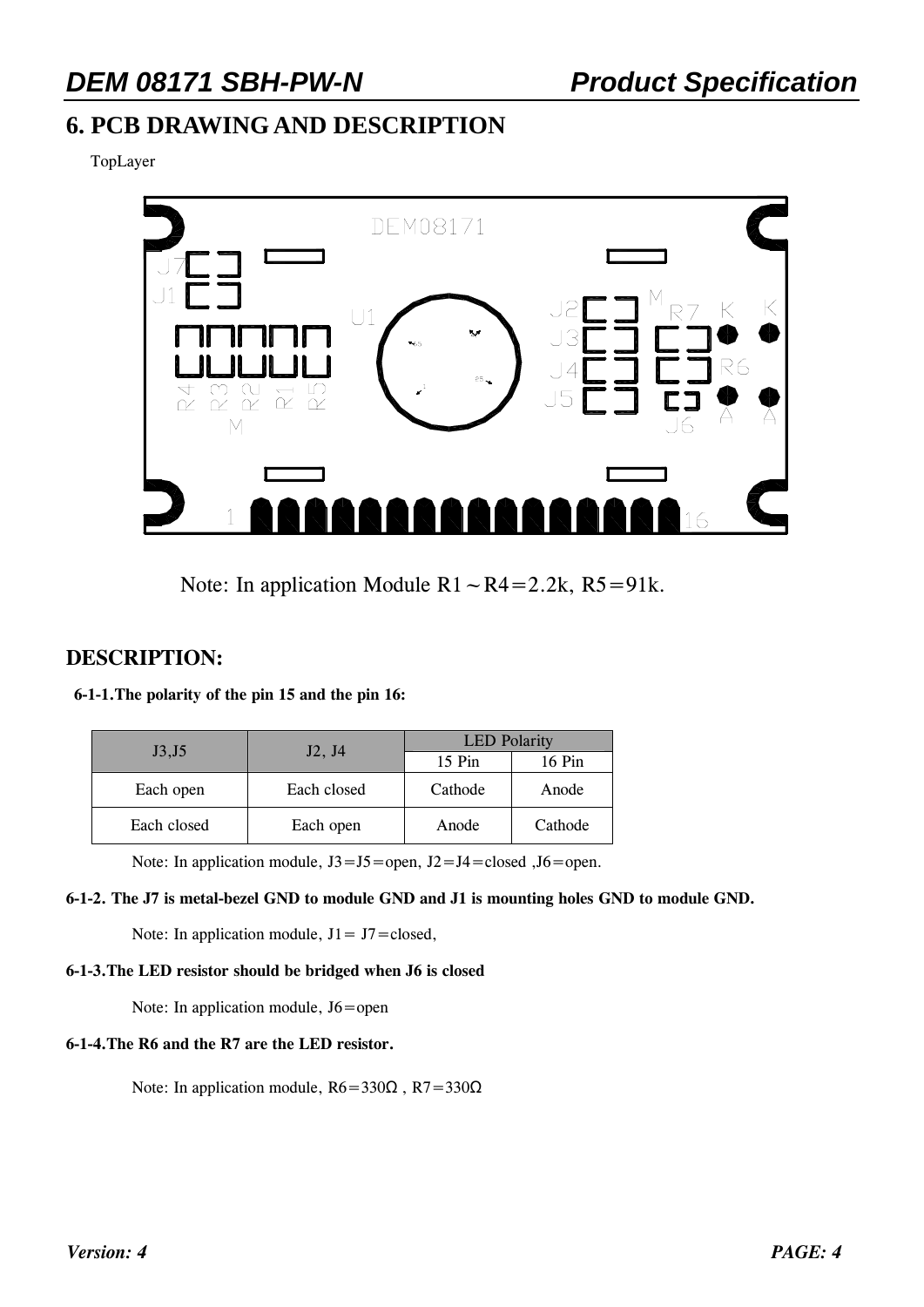#### **6.2 Example application**

**6-2-1. The LED resistor should be bridged as following.** 



**6-2-2. The 15 pin is the anode and the 16 pin is the cathode as following.** 



**6-2-3.The 15 pin is the cathode and the 16 pin is the anode as following.** 



**6-2-4. The metal-bezel is on ground as following.** 



### **7. BACKLIGHT & SWITCH**

**(Ta=-20~70°C)** 

| <b>Item</b>               | <b>Symbol</b> | MIN. | <b>TYP</b> | MAX.  | Unit              | <b>Conditions</b>              |
|---------------------------|---------------|------|------------|-------|-------------------|--------------------------------|
| Forward Voltage           | Vf            | 2.9  | 3.2        | 3.5   | V                 | $If = 15mA$                    |
| <b>Forward Current</b>    | If            |      | 15         |       | mA                |                                |
| Power Dissipation         | Pd            |      |            | 0.053 | W                 | $If = 15mA$                    |
| <b>Reverse Voltage</b>    | VR            |      |            | 5.0   | V                 |                                |
| <b>Reverse Current</b>    | <b>IR</b>     |      |            | 0.1   | mA                |                                |
| Luminous Intensity        | IV            | 180  |            |       | cd/m <sup>2</sup> | $If = 15mA$                    |
| Luminous Uniformity       |               | 70   |            |       | %                 | $If = 15mA$                    |
|                           | $\mathbf{X}$  | 0.27 |            | 0.33  |                   | If = $15mA$ Ta = $25^{\circ}C$ |
| <b>Color Chromaticity</b> | v             | 0.27 |            | 0.34  |                   |                                |
|                           |               |      |            |       |                   | Each chip                      |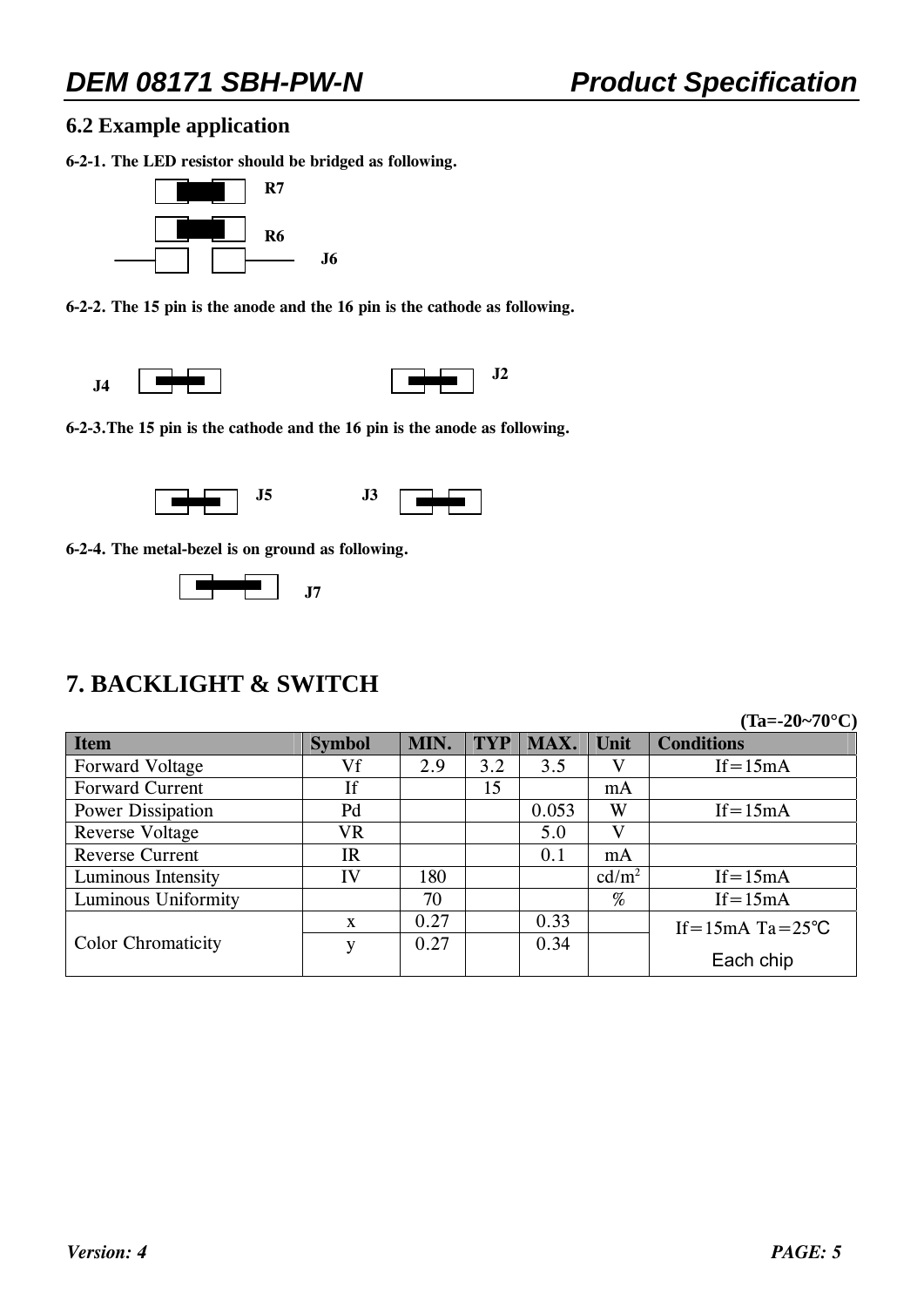

## **8. MAXIMUM ABSOLUTE LIMIT**

| <b>Characteristics</b>       | <b>Symbol</b>      | Value                |  |  |
|------------------------------|--------------------|----------------------|--|--|
| <b>Power Supply Voltage</b>  | <b>VCC</b>         | $-0.3$ to $+7.0$     |  |  |
| <b>LCD Driver Voltage</b>    | VLCD               | VCC-10.0 to VCC+0.3  |  |  |
| Input Voltage                | VIN                | $-0.3$ to VCC $+0.3$ |  |  |
| <b>Operating Temperature</b> | $T_{OP}$           | -20°C to + 70°C      |  |  |
| <b>Storage Temperature</b>   | $\mathrm{T_{STO}}$ | -30°C to + 80°C      |  |  |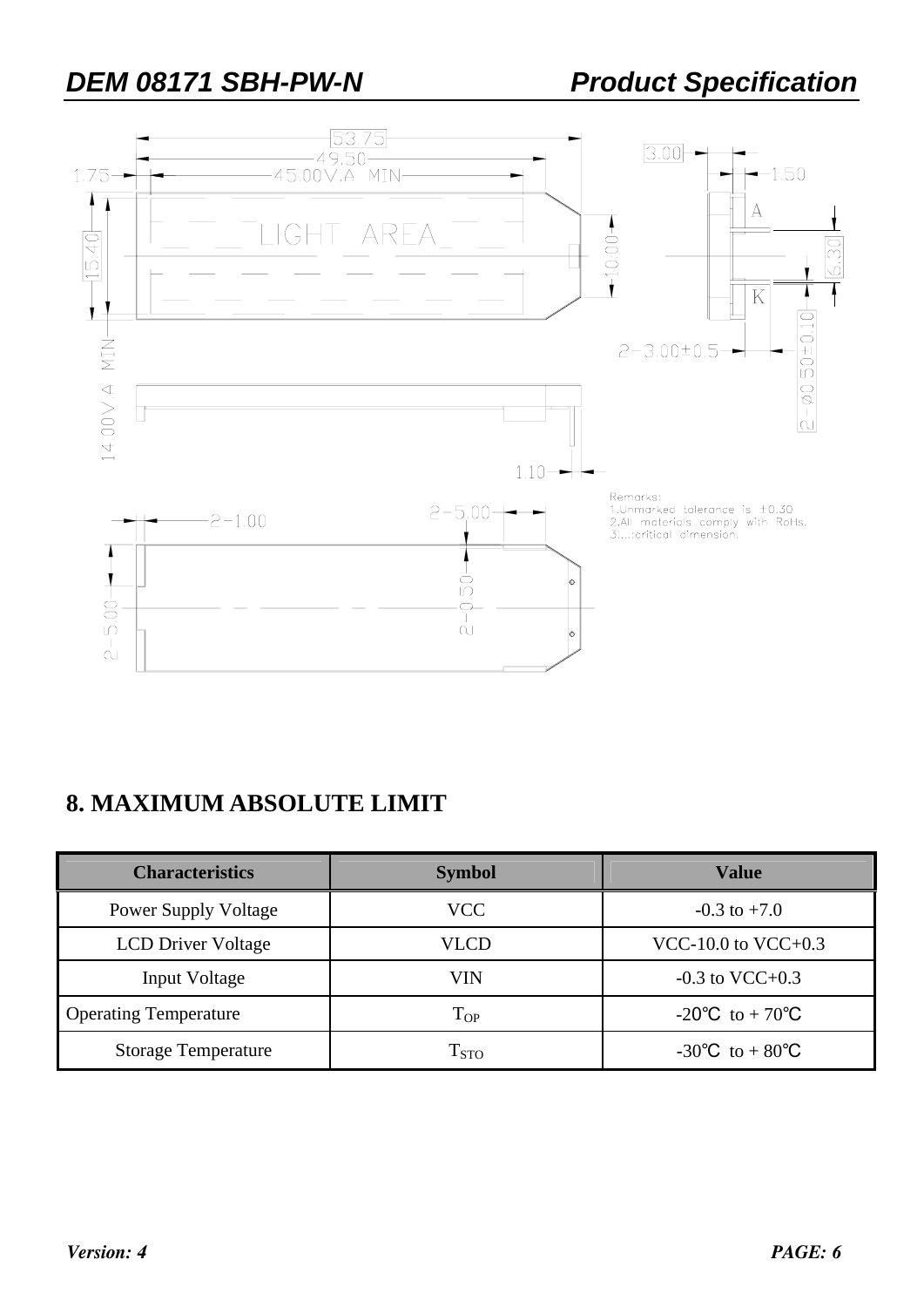## **9. ELECTRICAL CHARACTERISTICS**

**9-1 DC Characteristics**  $(V_{DD} = 4.5V \sim 5.5V, Ta = -20 \sim +70°C)$ 

|                            |               |            | <b>Standard Value</b> |            | <b>Test</b>                                | Unit |
|----------------------------|---------------|------------|-----------------------|------------|--------------------------------------------|------|
| Item                       | <b>Symbol</b> | <b>MIN</b> | <b>TYP</b>            | <b>MAX</b> | Condition                                  |      |
| <b>Operating Voltage</b>   | $\rm V_{DD}$  | 4.5        |                       | 5.5        |                                            |      |
| Supply Current             | $_{\rm{LDD}}$ |            | 0.35                  | 0.6        | $V_{DD} = 5V$ , fosc = 270kHz              | mA   |
| <b>LCD</b> Driving Voltage | <b>VLCD</b>   | 3.0        | 4.5                   | 13.0       | $V_{DD}$ -V <sub>5</sub> $(1/5, 1/4$ Bias) |      |

#### **9-2 AC Characteristics** ( $V_{DD}$ =4.5V~5.5V, Ta=-20~+70°C)

#### **9-2-1 Write mode (writing data from MPU to Module)**

| <b>TC</b>   | Enable Cycle Time         | Pin E           | 1200 | $\overline{\phantom{0}}$ | $\overline{\phantom{a}}$ | ns |
|-------------|---------------------------|-----------------|------|--------------------------|--------------------------|----|
| <b>TPW</b>  | Enable Pulse Width        | Pin E           | 460  |                          | $\overline{\phantom{a}}$ | ns |
| TR.TF       | Enable Rise/Fall Time     | Pin E           |      |                          | 25                       | ns |
| <b>TAS</b>  | <b>Address Setup Time</b> | Pins: RS, RW, E |      | $\overline{\phantom{0}}$ | $\overline{\phantom{a}}$ | ns |
| <b>TAH</b>  | <b>Address Hold Time</b>  | Pins: RS, RW, E | 10   | $\overline{\phantom{0}}$ | $\overline{\phantom{0}}$ | ns |
| <b>TDSW</b> | Data Setup Time           | Pins: DB0 - DB7 | 80   | $\overline{\phantom{0}}$ | $\overline{\phantom{0}}$ | ns |
| <b>TH</b>   | Data Hold Time            | Pins: DB0 - DB7 | 10   |                          |                          | ns |

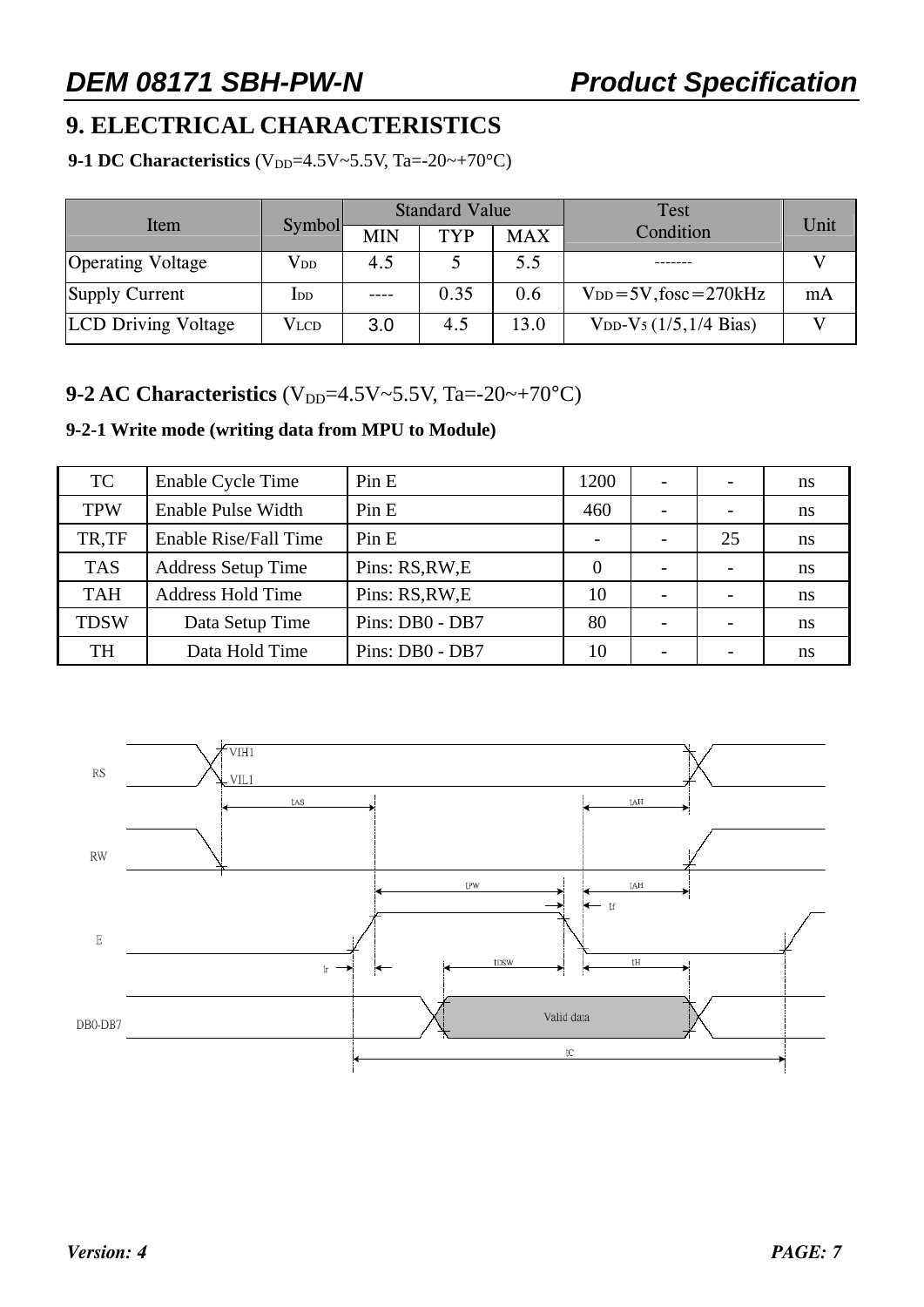### **9-2-2 Read mode (reading data from Module to MPU)**

| <b>TC</b>   | Enable Cycle Time         | Pin E           | 1200     |     | ns            |
|-------------|---------------------------|-----------------|----------|-----|---------------|
| <b>TPW</b>  | Enable Pulse Width        | Pin E           | 480      |     | ns            |
| TR,TF       | Enable Rise/Fall Time     | Pin E           |          | 25  | <sub>ns</sub> |
| <b>TAS</b>  | <b>Address Setup Time</b> | Pins: RS, RW, E | $\theta$ |     | ns            |
| <b>TAH</b>  | <b>Address Hold Time</b>  | Pins: RS, RW, E | 10       |     | ns            |
| <b>TDDR</b> | Data Setup Time           | Pins: DB0 - DB7 |          | 320 | ns            |
| <b>TH</b>   | Data Hold Time            | Pins: DB0 - DB7 | 10       |     | ns            |

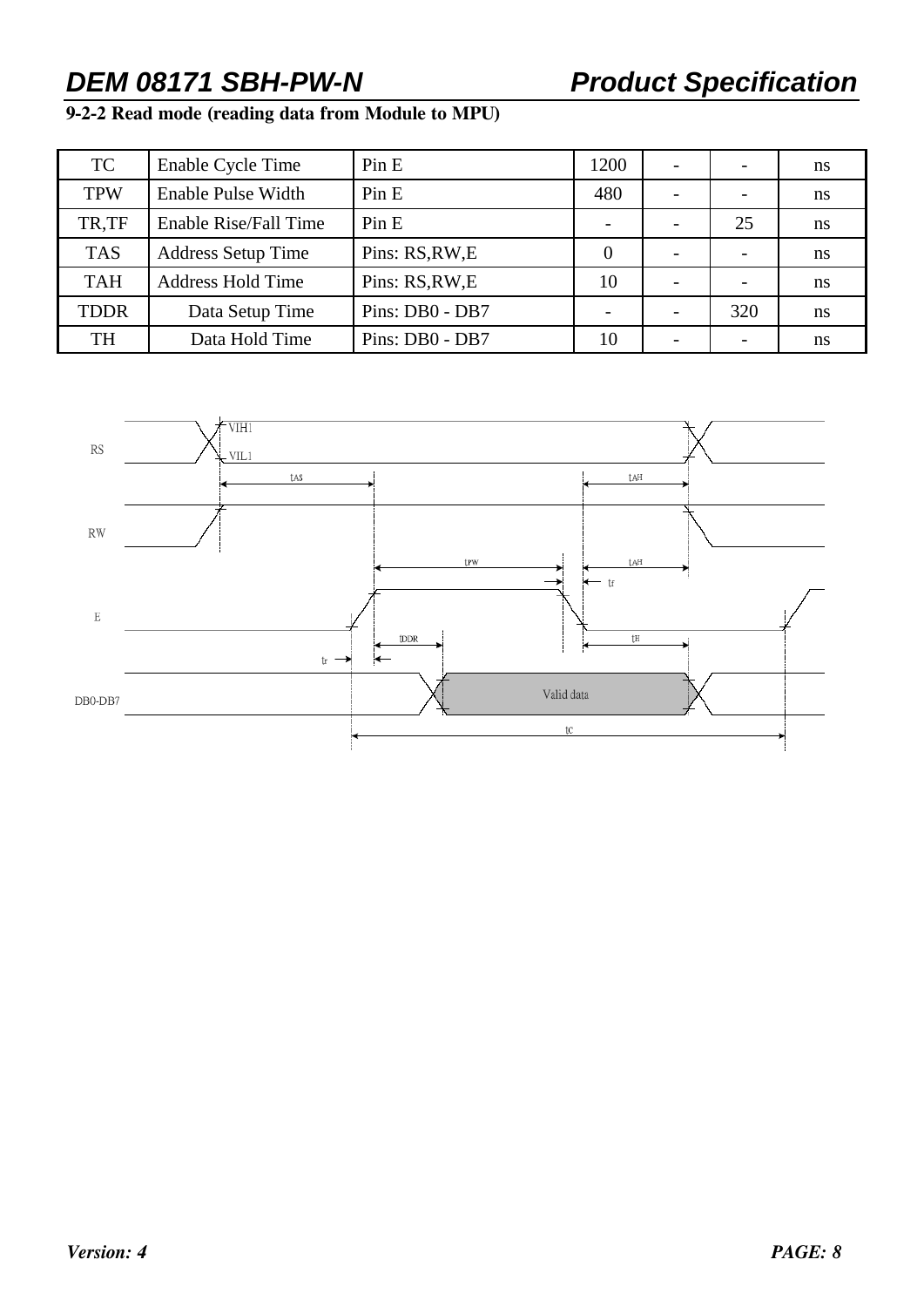## **10. CONTROL AND DISPLAY COMMAND**

|                                  |    |     |          | <b>Instruction Code</b> |                 |                |                 |                 | <b>Description</b> |                 |                                                                                                                                              |                         |
|----------------------------------|----|-----|----------|-------------------------|-----------------|----------------|-----------------|-----------------|--------------------|-----------------|----------------------------------------------------------------------------------------------------------------------------------------------|-------------------------|
| Instruction                      | RS | R/W | DB7      |                         |                 | DB6 DB5 DB4    | DB <sub>3</sub> | DB <sub>2</sub> | DB <sub>1</sub>    | DB <sub>0</sub> | <b>Description</b>                                                                                                                           | <b>Time</b><br>(270KHz) |
| Clear<br>Display                 | 0  | 0   | $\Omega$ | 0                       | $\overline{0}$  | 0              | 0               | 0               | 0                  | 1               | Write "20H" to DDRAM, and<br>set DDRAM address to<br>"00H" from AC                                                                           | $1.52$ ms               |
| Return<br>Home                   | 0  | 0   | 0        | 0                       | 0               | 0              | 0               | $\Omega$        | 1                  | X               | Set DDRAM address to<br>"00H" from AC and return<br>cursor to its original position<br>if shifted. The contents of<br>DDRAM are not changed. | $1.52$ ms               |
| Entry Mode<br>Set                | 0  | 0   | 0        | 0                       | 0               | 0              | 0               | 1               | I/D                | S               | Sets cursor move direction<br>and specifies display shift.<br>These operations are<br>performed during data write<br>and read.               | 37 us                   |
| Display<br>ON/OFF                | 0  | 0   | 0        | 0                       | $\overline{0}$  | 0              | 1               | D               | С                  | B               | D=1:entire display on<br>C=1:cursor on<br>B=1:cursor position on                                                                             | 37 us                   |
| Cursor or<br>Display<br>Shift    | 0  | 0   | $\Omega$ | 0                       | 0               | 1              | S/C             | R/L             | x                  | х               | Set cursor moving and<br>display shift control bit, and<br>the direction, without<br>changing DDRAM data.                                    | 37 us                   |
| Function<br>Set                  | 0  | 0   | $\Omega$ | 0                       | 1               | DL             | N               | F               | x                  | х               | DL:interface data is 8/4 bits<br>N:number of line is 2/1<br>F:font size is 5x11/5x8                                                          | 37 us                   |
| Set CGRAM<br>address             | 0  | 0   | 0        | 1                       | AC <sub>5</sub> | AC4            | AC <sub>3</sub> | AC <sub>2</sub> | AC1                | AC0             | Set CGRAM address in<br>address counter                                                                                                      | 37 us                   |
| Set DDRAM<br>address             | 0  | 0   | 1        | AC6                     | AC <sub>5</sub> | AC4            | AC3             | AC <sub>2</sub> | AC1                | AC0             | Set DDRAM address in<br>address counter                                                                                                      | 37 us                   |
| Read Busy<br>flag and<br>address | 0  | 1   | BF       | AC6                     | AC5             | AC4            | AC <sub>3</sub> | AC <sub>2</sub> | AC1                | AC0             | Whether during internal<br>operation or not can be<br>known by reading BF. The<br>contents of address counter<br>can also be read.           | 0 us                    |
| Write data<br>lto RAM            | 1  | 0   | D7       | D6                      | D5              | D <sub>4</sub> | D3              | D <sub>2</sub>  | D1                 | D0              | Write data into internal<br>RAM<br>(DDRAM/CGRAM)                                                                                             | 37 us                   |
| Read data<br>from RAM            | 1  | 1   | D7       | D <sub>6</sub>          | D <sub>5</sub>  | D <sub>4</sub> | D <sub>3</sub>  | D <sub>2</sub>  | D1                 | D <sub>0</sub>  | Read data from internal<br><b>RAM</b><br>(DDRAM/CGRAM)                                                                                       | 37 us                   |

Note:

Be sure the ST7066U is not in the busy state (BF = 0) before sending an instruction from the MPU to the ST7066U. If an instruction is sent without checking the busy flag, the time between the first instruction and next instruction will take much longer than the instruction time itself. Refer to Instruction Table for the list of each instruction execution time.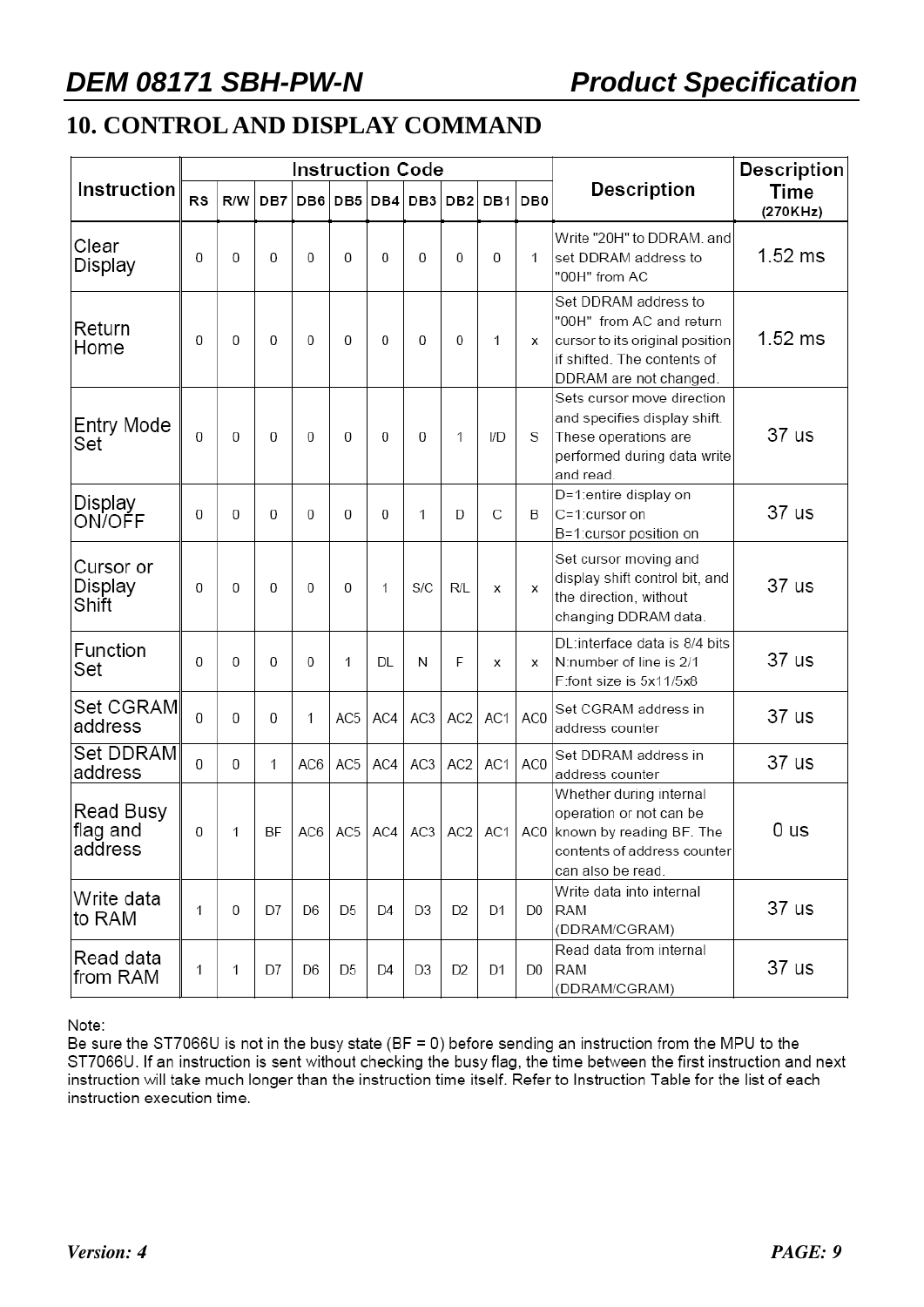# **11. STANDARD CHARACTER PATTERN**

#### NO.7066-0A

| $b7 - b4$<br>$P3-PO$ | 000010001              | 0010   | 0011                   | 0100 0101 0110 |                |                    | 10111             | 1000 1001 | 1010                   | 1011            | 1100                                                                                                                                                                                                                                        | 1101              | 1110              | 1111               |
|----------------------|------------------------|--------|------------------------|----------------|----------------|--------------------|-------------------|-----------|------------------------|-----------------|---------------------------------------------------------------------------------------------------------------------------------------------------------------------------------------------------------------------------------------------|-------------------|-------------------|--------------------|
| 0000                 | CG<br> RAM<br>$_{(1)}$ |        | H                      | Ш              | 哪              |                    | 膷                 |           |                        | an an a         | Ħ<br>шr                                                                                                                                                                                                                                     | œ<br>mini.<br>œ   | ▦                 | 臘                  |
| 0001                 | $^{(2)}$               |        | I                      | <br>فلبنو      | H              | 覹<br>W.            | W.                |           | Ш                      | <b>TTT</b><br>₽ | W.                                                                                                                                                                                                                                          | ▦                 | ⋯<br>鱜<br>WЭ      | Ш                  |
| 0010                 | (3)                    | Ħ      | φŔ<br>Ħ                | œ<br>m<br>ш    | <br>₩          | H                  | 臘                 |           |                        |                 | X)<br>E<br>P.                                                                                                                                                                                                                               | Ħ.                | 膷                 | M                  |
| 0011                 | (4)                    | 薵      | ,,,,,<br>ÿ.<br>m       | <br>w.         | <br>翢<br>an an | man a<br>Ψ         | wan i<br>w.<br>W. |           | m                      | an ma<br>H      | H                                                                                                                                                                                                                                           | Ħ                 | man i<br>W        | WИ                 |
| 0100                 | (5)                    | F      | 躢                      | ▦              |                | ü                  | ∰                 |           | H.                     | m<br>龖          | ₿                                                                                                                                                                                                                                           | ∯                 | Ħ                 | 臘                  |
| 0101                 | (6)                    | Ħ      | 翢<br>₩А                | سم<br>賳<br>ш   | ⊕              | 膷<br>- 5           | 翢                 |           | н                      | HH B<br>▦       | W.<br>Ò                                                                                                                                                                                                                                     | U                 | Ш                 | 躙                  |
| 0110                 | $\left( 7\right)$      | 鸜      | ш<br>H                 | <br>m          |                | ₽                  | J<br>\$           |           | <b>TERRIT</b><br>,,,,, | Ħ<br>H          | ш<br>mm                                                                                                                                                                                                                                     | .<br>an B<br>und. | M                 | E                  |
| 0111                 | (8)                    |        | ł                      | an a<br>11 M   | 躙              | <b>MARKET</b><br>M | 翢                 |           | .<br>B                 | --<br>HA BA     | man sa bagaim<br>₩                                                                                                                                                                                                                          | ш<br>,,,,,        | .<br>- 3<br>an an | 驒                  |
| 1000                 | (1)                    | H      | ш<br>H                 | ber 1          | 硼              | H                  | Ħ                 |           | ¢                      | ▊               | 睡<br>鲫                                                                                                                                                                                                                                      | ł                 | ₽                 | <br>Ħ              |
| 1001                 | $\left( 2\right)$      | 畢      | 罽<br>gji.              | Ŧ<br>I         | đ              | U                  | ₩<br>ш            |           | e in p<br>a.           | 200<br>j.       | ŧ                                                                                                                                                                                                                                           | H                 | m                 | ▦<br>unit.         |
| 1010                 | (3)                    | Ш<br>₩ | ĕ                      | 黚              | ▦<br>₩         | ▦                  | ▦                 | ▦         | m<br>ш.                | .               |                                                                                                                                                                                                                                             | Ë                 | ŧ<br>囲            | 鱜                  |
| 1011                 | (4)                    | H      | ļ                      | 臘              | ı              | 躣                  | Î,                |           | Ħ                      | Ħ               | BW.<br>mining and street products.<br>The contract of the contract of the contract of the contract of the contract of the contract of the contract o<br>Separate of the contract of the contract of the contract of the contract of the con | ▦                 | ш                 | 躙                  |
| 1100                 | (5)                    | Ľ      | ♦                      | <b>Balder</b>  | ¥              | I                  |                   |           | $\bigoplus$            | Ш<br>w.         | mag<br>ą8                                                                                                                                                                                                                                   | ▦                 | ¢,                | 膷                  |
| 1101                 | (6)                    | .<br>₩ | 10000<br><b>MARKET</b> | 矘              | Ш              | Ħ                  |                   |           | m<br>щĒ.               | iling.<br>躢     | ↬                                                                                                                                                                                                                                           | ┅<br>ð<br>m       | 鼺                 | ш<br><b>MARKET</b> |
| 1110                 | Ø)                     | 鹽      |                        | Ħ<br>â,        | 聊              | 翢                  | H                 |           | 讕                      | Ħ               | 鸍                                                                                                                                                                                                                                           | ×<br>H.           | <br>Ш             |                    |
| 1111                 | (8)                    |        | <br>۳                  | ┅<br>ш         | -----          | <b>HOLL</b>        | W.<br>н           |           | m                      | 翢<br>m          | <b>MARKET</b><br>m,                                                                                                                                                                                                                         | 罬                 | m<br>ж<br>翢       | H                  |